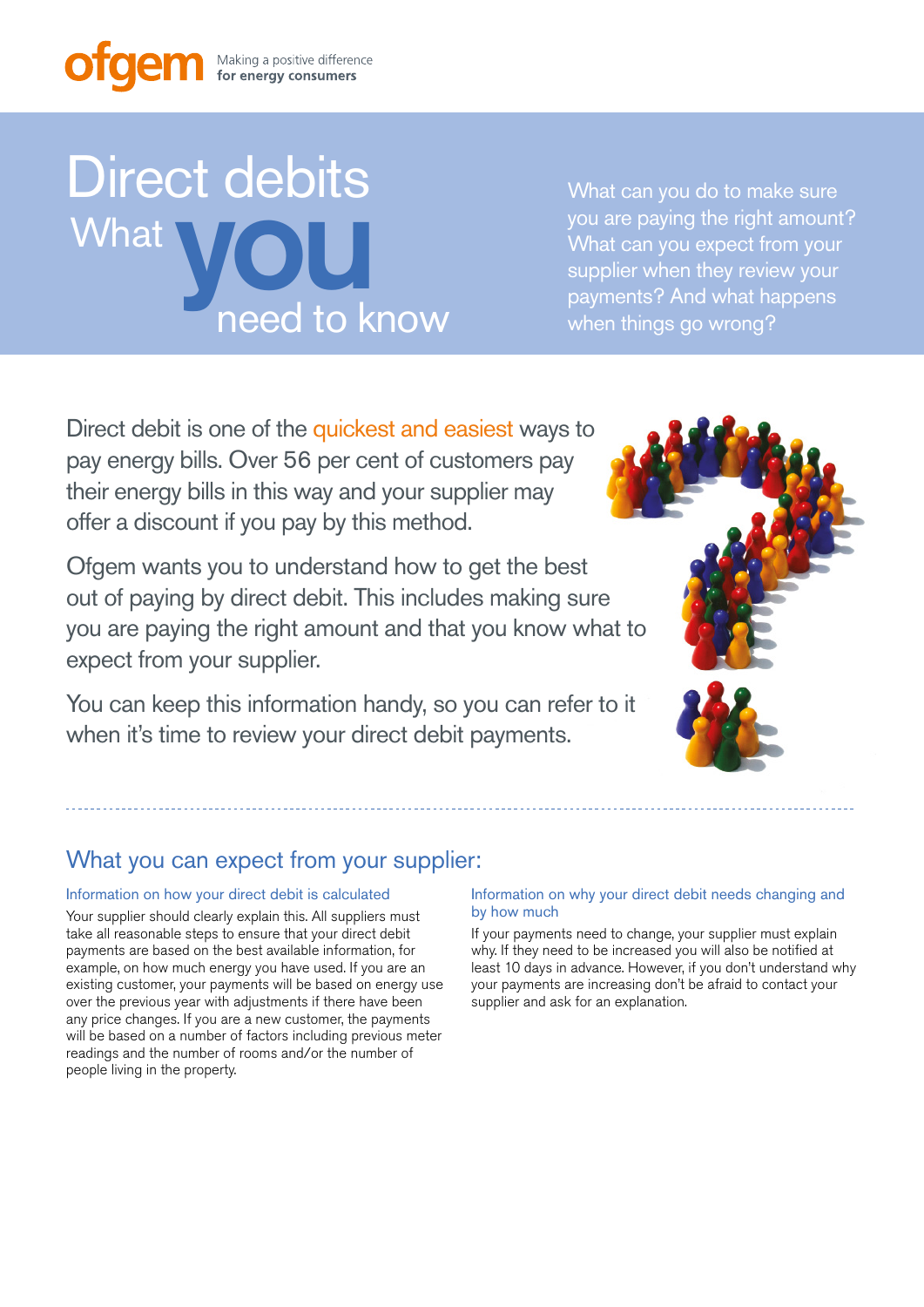### What you can expect from your supplier cont:

### Information on when you can expect a refund if your account is in credit

Details of the largest suppliers' current refund policy can be found in the table below. Your supplier must refund credit which has accumulated in your account whenever you request it, unless there are reasonable grounds for withholding that credit. Your supplier must let you know the reasons for withholding any credit and you will be able to challenge this if you consider it to be inappropriate.

The Department of Energy & Climate Change (DECC) has been in discussions with energy companies to provide customers with an automatic refund if they have a credit balance over a minimum threshold at an annual review. Alternatively, the credit can be rolled over to the next bill if the customer prefers. Please see attached link to DECC's website: https://www.gov.uk/government/news/energycompanies-to-offer-direct-debit-refunds-to-britishhouseholds

### Regular reviews of your direct debit payments

These are usually completed twice a year. Information on the largest suppliers' review periods can be found in the table overleaf.

### Information on what will happen if you still owe money at the end of the payment year

Some suppliers may take this money from your account as a lump sum. Others may spread the debt over the next year. If you are in debt, your supplier's repayment plan should take into account your ability to pay.

### A clear response to any question or complaint

If your supplier is unable to answer your question or resolve any complaint to your satisfaction within eight weeks, you can ask that your complaint be referred to the Ombudsman Services: Energy.



### What you can do:

### Read your electricity and gas meters regularly

By providing regular meter readings to your supplier you can make sure you are only paying for the energy that you have used. This also gives your supplier an accurate starting point for reviewing your monthly direct debit payments. Contact your supplier if you need advice on how to read your meter.

### Check your bills when they arrive

If your bills are estimated, check the estimate against your meter and if they are different, contact your supplier to give them an actual reading.

### Let your supplier know if your circumstances at home change

If your situation changes and you are concerned about paying your bills, you should contact your supplier. They will be able to give you advice on the different payment methods and tariffs available, eligibility for the Warm Home Discount scheme and grants for insulation.

### Asking about a refund

Before requesting a refund, remember that any credit built up over the summer will be used to pay for higher energy use over the winter. If your supplier has recently changed their energy prices, this may affect your future bills.

### Think about what matters to you

The table below shows some of the different ways the largest suppliers handle direct debits. If you are unhappy with your supplier's approach, you might like to consider switching supplier.